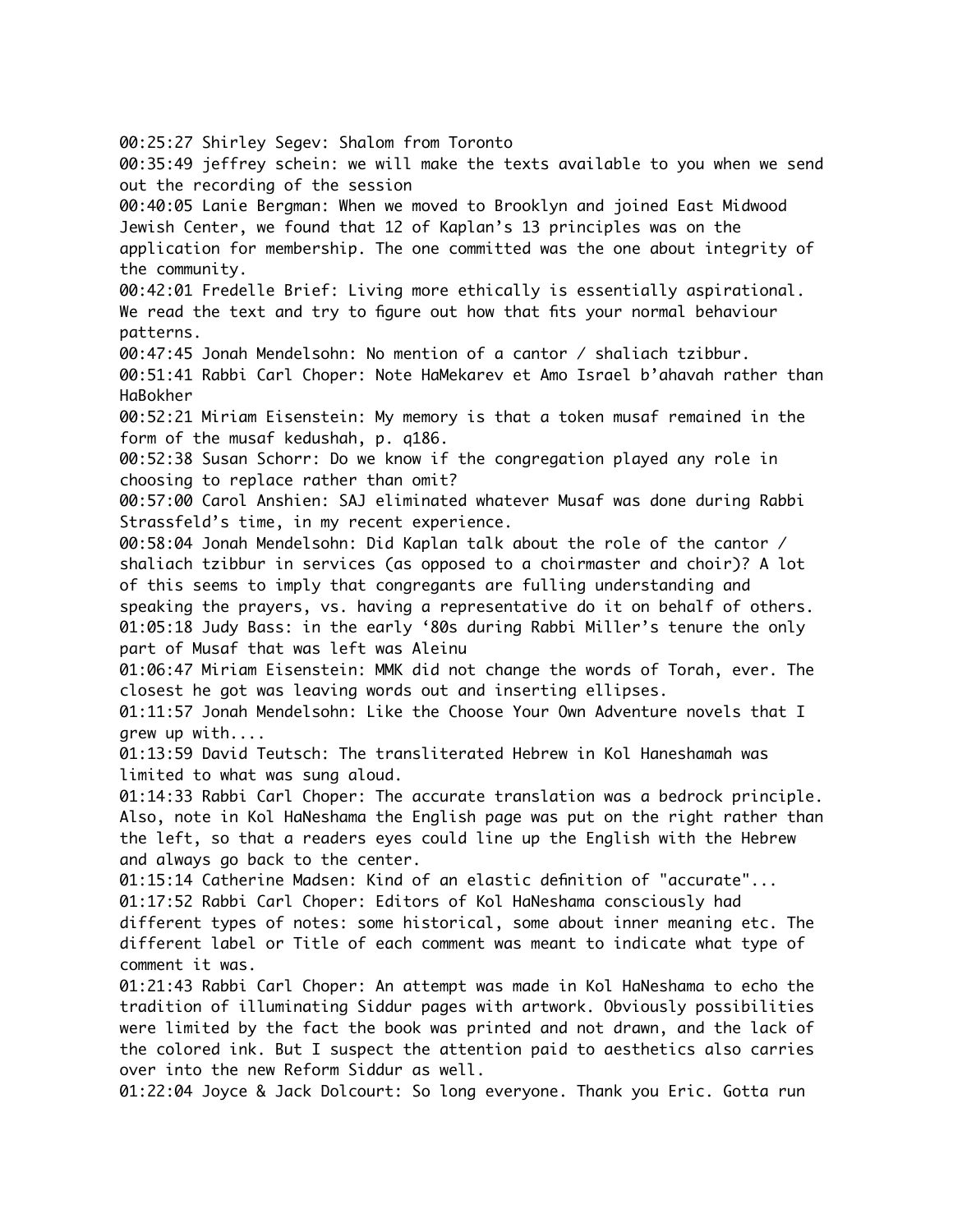to Face Time with grand kids. Remembering Val Kaplan (and my Mom) saying 'You can't dance at two weddings with one tuchas!"

01:26:58 LAWRENCE PINSKER: It seemed to me that the Reform showed a consistent therapy for internal states of perennial theological oppositional defiance disorder. The Kol Haneshama strategy offered vitalization supplements for diets suffering minimum daily spirituality (MDS) deficiency.

01:28:29 Miriam Eisenstein: My father hated the Chinese menu approach. He though we should take a stand.

01:29:01 Robert Tabak: I think Lev Shalem (Conservative) has developed extensive alternative resources in the margins, and is particularly sensitive (Friday night in particular) in including women's voices. Also, there are alternative readings/poetry/ kavvanot on almost every page -- something not achieved in Kol Haneshamah.

01:31:14 Jeffrey Eisenstat: I am wondering if this is more transvalue than revalue.

01:31:15 David Teutsch: Art Green and Mordechai Liebling in particular pushed for inclusion of the traditional second paragraph because of their ecological concerns.

01:31:42 David Teutsch: In 1988, when this decision was made, this was quite foresighted.

01:31:46 Jonah Mendelsohn: Though Kol Haneshamah points to alternate resources in the back of the book, with notes at the top of the page citing the page. It's not quite as elegant as including all the options on the same page like the later prayer books - it takes a lot of flipping pages to go to KH's alternates. My guess the impulse for KH was similar - many alternate choices offered - but the later prayerbooks benefitted from computerized typesetting to allow these double page layouts.

01:32:07 Rabbi Carl Choper: In the 1990's there was already an awareness by the editors of Kol HaNeshama that in Kaplan's moment he may not have been thinking about the role of Sacred Myth in the way we were thinking about it at the end of the 20th century. So it was easier to see reinterpreting V' Haya Im Shemoa, or V'Zot Ha Torah. Still V'Haya Im Shemoa is option # 2, not #1.

01:34:33 LAWRENCE PINSKER: Carl, Rabbi Kaplan said so himself to my class at the RRC in the early 1970s and said that he would have discarded much of his work and rewritten it in favor of emergent anthropological, sociological, and psychological understandings of sacred myth.

01:34:52 Miriam Eisenstein: At the time that paragraph was left our, MMK was fighting the older generation's clinging to truly supernatural beliefs. Maybe not so needed today ?

01:40:40 Rob Scheinberg: Do we know what the first published ecological interpretation of Vehayah im shamoa was -- was it Kol Haneshamah, or was that idea present in earlier 20th-century writings? (Thank you for this fascinating discussion!)

01:43:42 Rabbi Carl Choper: The most problematic section of the traditional Siddur for me is the opening of the Aleinu. If I am using a Conservative Siddur I can still say what is there, except in the Aleynu. That I just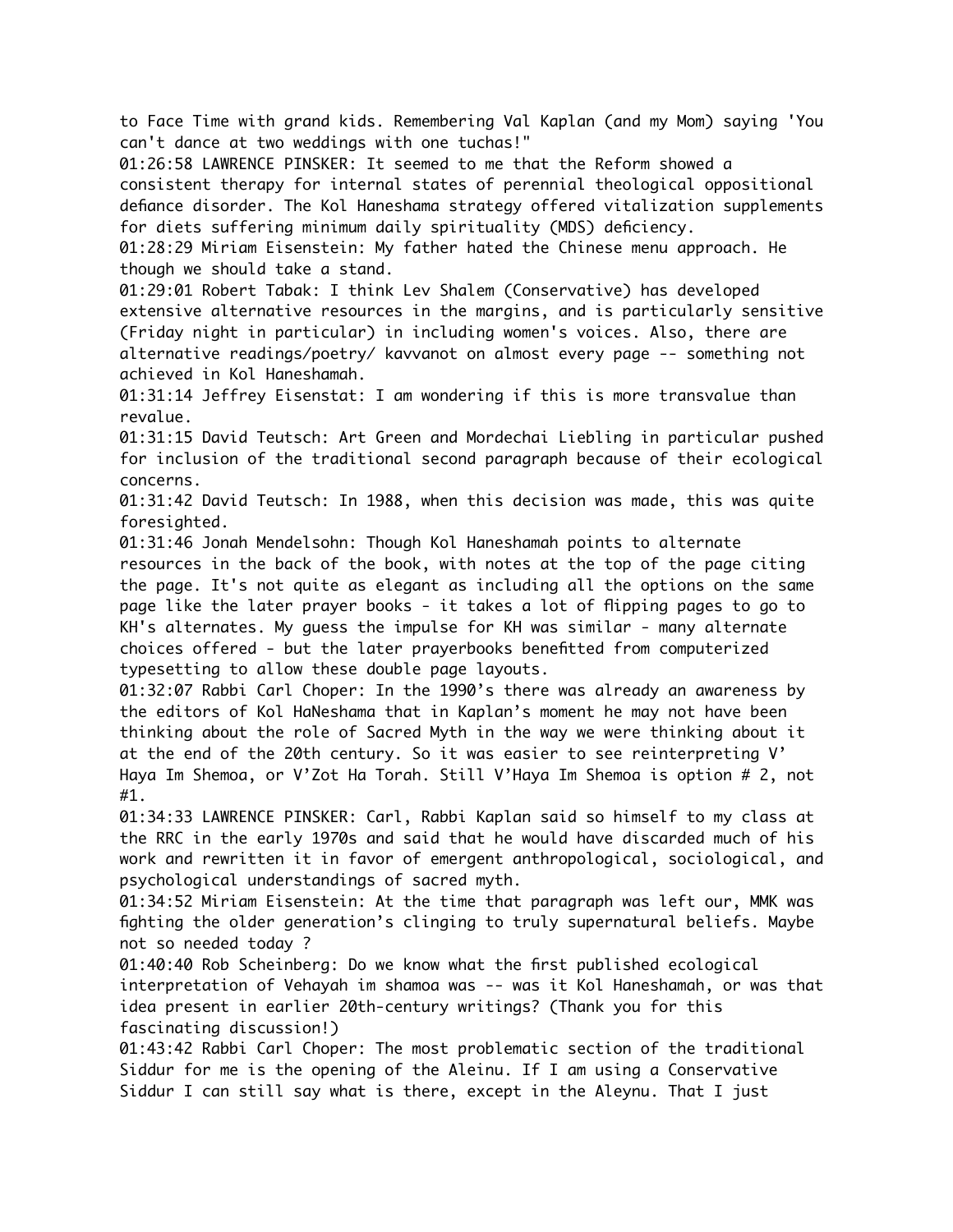cannot say. I just close my mouth (or say Kaplan's alternative).

01:43:51 David Teutsch: To my knowledge Kol Haneshamah was the first.

01:46:17 Hillel Cohn: In keeping with Kaplan's desire for honesty in liturgy one might say that a "naturalist" might be far more comfortable with Sherwin Wine's Humanistic prayerbook.

01:46:30 Robert Tabak: Thanks, Eric! I think one of the next stages is to make this a trans-Atlantic dialogue, including the authors of new siddurim in the UK (Reform and Liberal Judaism) and Israel (Tefilat ha-adam, Reform, 2021) and Masorti-and independent groups as well, such as Beit Tefilah Yisraeli in Tel Aviv and many other groups.

01:47:07 Linda Rich: From 1992: "It seems to me that there are three distinct styles of liturgical reform currently in use. The Reform way is to shorten the liturgy. The Conservative approach is to make small changes and fudge the translation. I prefer the Orthodox style of liturgical reform, which is to arrive late, sit in the back, and talk. Only the Orthodox approach allows you the option of recovering the text."

Ref: http://www.site38.com/dickisrael/novak1992.htm

01:47:19 Rabbi Joan Sacks: There is a practical issue that I have never seen addressed. That is the size and weight of the kol haneshamah. There is so much I like about the prayerbook. But, I am disabled and find it difficult to hold. I was once a chaplain for an older community and couldn't order the prayerbook because it was so heavy. We have an aging population. I don't know how to rectify this problem.

01:47:42 Rabbi Joan Sacks: This is especially true because we need the larger print. I know I do.

01:48:27 Catherine Madsen: Re: transvaluation and revaluation, everybody transvalues liturgy privately; sometimes a passage will resonate with their present circumstances. I think it's important, when revising liturgy, not to excise too much - not to close off avenues to the imagination.

01:50:55 LAWRENCE PINSKER: As for the issue of an "meteorological theology," Rabbeinu Bachya comments on "im shamoa" by tempering the promises of good by saying that wealth [i.e., the abundance of rain] is good only if one has the wisdom with which to use it properly.

01:51:41 Miriam Eisenstein: Good point. I think we ought to have a session just on the topic: so we still say what we mean, and mean what we say, and does it matter.

01:52:00 Jonah Mendelsohn: Hear, hear, Catherine, about preserving our tradition as avenues for imagination. The moments when a line that has seemed archaic, biased, or just opaque crack open are important moments in prayer. And as a queer feminist, I love discovering that my experience links to things written decades, centuries, or millenia ago - it puts me there then. 01:52:01 jane susswein: Maybe we should add bookstands to the backs of chairs:-)

01:52:35 Rabbi Joan Sacks: I wish there were bookstands on the back of chairs. That would certainly help.

01:53:11 Rabbi Joan Sacks: The problem exists also for those who do not use electronics on Shabbat.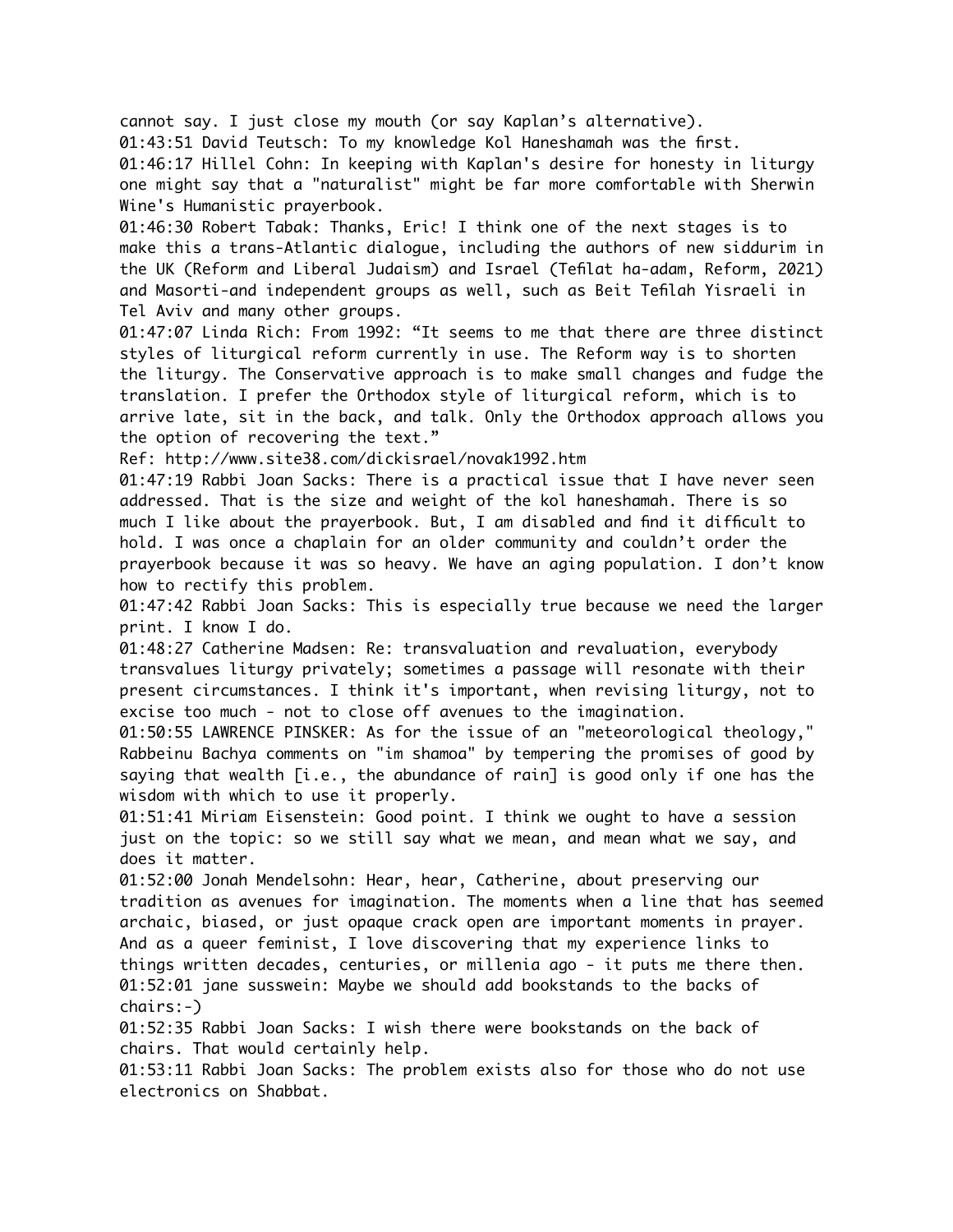01:53:37 Jeffrey Eisenstat: Basher Koach, Eric 01:53:42 Dalia Marx: thank you very much, very interesting!!! 01:53:50 Rabbi Carl Choper: Thank you, Eric. 01:54:04 margo cates: thank you. 01:54:31 Jeffrey Eisenstat: This is an outstanding look at modern tefillot. Todah 01:54:43 Marcia Falk: The (non-Jewish) designer and (Jewish) ed-in-chief of my HH mahzor insisted on a small print to make the book aesthetically "airy." I fought the battle for larger print--and I lost. When I give readings, I have to read from enlarged photocopies. I hope this won't be the case with my new Haggadah, in which which I had much more control of the design. 01:55:10 Dalia Marx: https://www.academia.edu/7840061/ The\_Prayer\_for\_the\_State\_of\_Israel\_Universalism\_and\_Particularism an essay about the PRayer for the State of Israel in liberal siddurim 01:55:19 Deborah Schein: Great job Eric! 01:55:45 Catherine Madsen: Thanks, Eric! Hope someday we get to the question of revising with contemporary social concerns in mind. I think that's something to be very cautious about - it ends up being another way for congregants to feel they have to be dishonest to use the liturgy, if they don't agree with the viewpoint represented. You just end up displacing the theological discomfort onto the ideological. 01:57:14 Rabbi Joan Sacks: Thank you so much for this comment Marcia. 01:58:28 LAWRENCE PINSKER: Thank you, Eric! 01:58:55 Rabbi Joan Sacks: Yes, thank you so much Eric! 01:59:21 Gail Shuster-Bouskila: Excellent lecture, Eric! 02:03:55 Rabbi Joan Sacks: Eric, I hope you will continue this discussion with us at some point. I know that there were other points you weren't able to make. 02:08:38 Catherine Madsen: But why shouldn't it be difficult and complicated to pray? Surely it's more interesting that way, and (for people who are actually interested in it) wears better over time. 02:09:40 Dalia Marx: Is there literal translation? 02:10:07 LAWRENCE PINSKER: The israeli predilection regarding chosenness is understandable in a society with "universal" military service. It is not necessary elevation but rather assigment. Being chosen has a very difficult meaning in the military. 02:10:17 Marcia Falk: The distinction between transvaluation and reevaluation is subtle. Eric, can you clarify more? 02:12:10 Catherine Madsen: I think George Steiner suggested somewhere that all Jews are "chosen" in the same sense as Isaac at the Akeidah. 02:12:11 David Teutsch: Thanks everyone. I am leaving for another meeting. Yishar kochecha, Eric! 02:14:04 Robert Tabak: Tefilat Ha-adam (Israeli Reform 2021) offers "im kol ha-amim" as an optional text, for example Friday night Kiddush. 02:15:48 Dalia Marx: We also added the Sefaradic Kiddush, which does not contain the concept of the choice of Israel 02:16:21 Shirley Segev: As an Israeli praying in a Reconstructionist